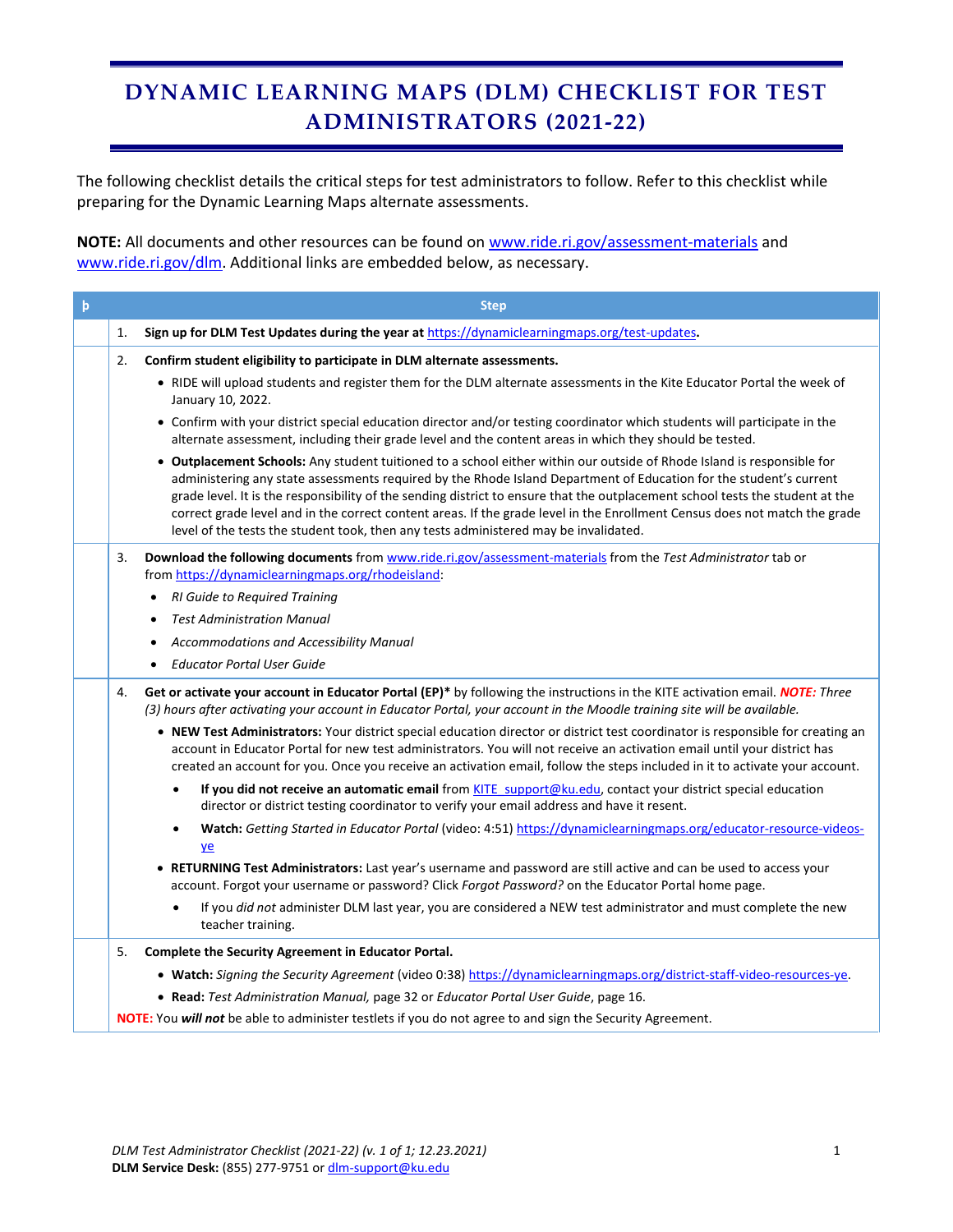| þ | <b>Step</b>                                                                                                                                                                                                                                                                                                                                                                                                                                                                                                                                 |
|---|---------------------------------------------------------------------------------------------------------------------------------------------------------------------------------------------------------------------------------------------------------------------------------------------------------------------------------------------------------------------------------------------------------------------------------------------------------------------------------------------------------------------------------------------|
|   | 6.<br>Complete the Required Test Administrator Training. Districts are required to train all test administrators for the DLM alternate<br>assessments. Districts have two options for providing this training. Contact your district special education or testing<br>coordinator about which option will be offered in your district.                                                                                                                                                                                                       |
|   | Read: RI DLM Guide to Required Training 2021-22 (www.ride.ri.gov/assessment-manuals) and district memos about<br>which option your district chose and when and where training will take place.                                                                                                                                                                                                                                                                                                                                              |
|   | Option 1: Self-Directed Training using the Training Courses (formerly Moodle) training site. The training site is separate from<br>Educator Portal. When a teacher account is created in Educator Portal, another account is automatically created in the<br>training site (Training Courses).                                                                                                                                                                                                                                              |
|   | Option 2: Facilitated in-person training led by district administrators. This is the most popular option since it ensures all<br>teachers are properly trained and all questions are answered. The facilitated training presentations, transcripts, activities,<br>and videos can be accessed from the Training Courses site only by district administrators.                                                                                                                                                                               |
|   | <b>Training Courses (formerly Moodle) Account Information:</b>                                                                                                                                                                                                                                                                                                                                                                                                                                                                              |
|   | The training site is separate from Educator Portal. Three (3) hours after your account was activated in Educator Portal,<br>٠<br>another account was automatically created in the training site (Training Courses).                                                                                                                                                                                                                                                                                                                         |
|   | Access the training modules here: https://training.dynamiclearningmaps.org/login/index.php<br>$\bullet$                                                                                                                                                                                                                                                                                                                                                                                                                                     |
|   | No activation email? Use the Forgotten your username or password? link on the Moodle home page to reset your<br>$\bullet$<br>password.                                                                                                                                                                                                                                                                                                                                                                                                      |
|   | Print a copy of completion certificate and give a copy to your special education director or test coordinator.                                                                                                                                                                                                                                                                                                                                                                                                                              |
|   | *Returning Test Administrators: Last year's username and password must be reset. and can be used to access your account. Forgot<br>your username or password? Click Forgot Password? on the Training Courses home page.                                                                                                                                                                                                                                                                                                                     |
|   | Review student demographic and roster information in Educator Portal for accuracy. You can only review demographic<br>7.<br>information if you have a roster of students for each content area. If you do not see your students, make sure you have<br>completed steps 1-6 of this checklist first, then contact your special education director/district test coordinator if you do not<br>have a roster. You should have one roster each for English language arts, mathematics, and science. Science is only for grades<br>5, 8, and 11. |
|   | Read: Review Student Demographic Information in the Test Administration Manual, page 35.<br>٠                                                                                                                                                                                                                                                                                                                                                                                                                                               |
|   | View rosters in Educator Portal by clicking on SETTINGS, then ROSTERS, then VIEW ROSTER. Select the one you want to<br>view (ELA, math, or science).                                                                                                                                                                                                                                                                                                                                                                                        |
|   | If the roster is not correct*:                                                                                                                                                                                                                                                                                                                                                                                                                                                                                                              |
|   | Contact your district testing coordinator or special education director to resolve the issue and ensure that the<br>$\circ$<br>data being provided to RIDE is updated.                                                                                                                                                                                                                                                                                                                                                                      |
|   | Your district administrator can make the changes directly into Kite Educator Portal.<br>$\circ$                                                                                                                                                                                                                                                                                                                                                                                                                                             |
|   | Outplacement Schools must contact the sending district with any corrections. The sending district will then<br>$\circ$<br>contact RIDE to make any necessary changes to student information in the Educator Portal.                                                                                                                                                                                                                                                                                                                         |
|   | * Districts are responsible for ensuring that the student demographic information in Educator Portal matches the demographic<br>information in the Enrollment Census and in the Special Education Census; RIDE cannot make changes to that information.                                                                                                                                                                                                                                                                                     |
|   | Read the Accessibility Manual to determine accessibility features and accommodations and ensure the IEP is up-to-date.<br>8.                                                                                                                                                                                                                                                                                                                                                                                                                |
|   | Read: Accessibility Manual (www.ride.ri.gov/assessment-manuals)                                                                                                                                                                                                                                                                                                                                                                                                                                                                             |
|   | Watch: Accessibility in Dynamic Learning Maps Assessments (https://dynamiclearningmaps.org/educator-resource-<br>videos-ye)                                                                                                                                                                                                                                                                                                                                                                                                                 |
|   | Accommodations must be included in each student's IEP. If the accommodations need to be adjusted or added to the IEP,<br>this must be done before testing can begin. Amending the IEP can be done by convening a full IEP Team meeting or by<br>following an amendment process as developed by your district. Contact your district special education director for more<br>information.                                                                                                                                                     |
|   | Complete each student's Personal Needs and Preferences Profile (PNP). See the Test Administration Manual, page 33.<br>9.                                                                                                                                                                                                                                                                                                                                                                                                                    |
|   | Read: Step-by-step instructions can be found in the Educator Portal User Guide, page 28, Complete the PNP Profile.                                                                                                                                                                                                                                                                                                                                                                                                                          |
|   | March 21, 2022: All First Contact Surveys and Personal Needs and Preferences must be completed.                                                                                                                                                                                                                                                                                                                                                                                                                                             |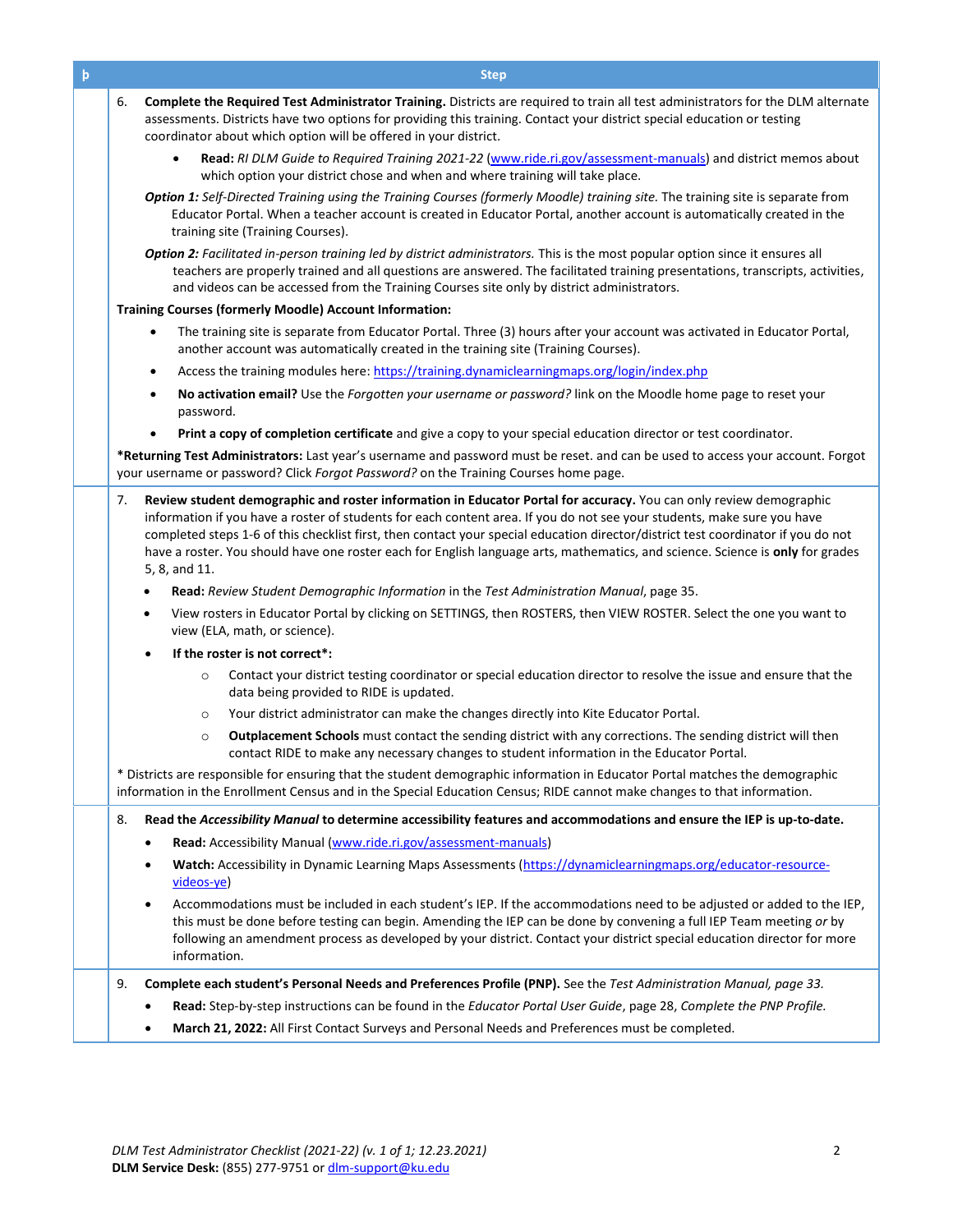| þ | <b>Step</b>                                                                                                                                                                                 |
|---|---------------------------------------------------------------------------------------------------------------------------------------------------------------------------------------------|
|   | 10. Complete or update the First Contact Survey                                                                                                                                             |
|   | Students will not receive testlets if the First Contact Survey is not submitted.                                                                                                            |
|   | Read:                                                                                                                                                                                       |
|   | Complete and Submit the First Contact Survey Settings in the Test Administrator Manual, page 36.<br>$\circ$                                                                                 |
|   | Step-by-step instructions for can be found in Complete and Submit the First Contact Survey in the Educator Portal<br>$\circ$                                                                |
|   | User Guide, page 39.                                                                                                                                                                        |
|   | Watch: Completing the First Contact Survey and PNP Profile (13:14) https://dynamiclearningmaps.org/educator-resource-<br>videos-ye.                                                         |
|   | March 21, 2022: All First Contact Surveys and Personal Needs and Preferences must be completed.                                                                                             |
|   | 11. Ensure KITE Student Portal is installed on assessment devices.                                                                                                                          |
|   | If you do not have KITE Student Portal installed on the testing devices you will be using, contact your district assessment<br>$\bullet$                                                    |
|   | coordinator or technology director.                                                                                                                                                         |
|   | 12. Familiarize yourself and your students with DLM Practice Activities and Released Testlets. Practice Activities and Released                                                             |
|   | Testlets can be accessed in two ways: 1) through Kite Student Portal and 2) downloading a PDF.                                                                                              |
|   | Information on how to access the practice testlets, including practice testlet login information, can be found in the Test<br>$\bullet$                                                     |
|   | Administrator Manual, page 37 (Prepare for Assessment with Practice Activities and Released Testlets), and at<br>www.ride.ri.gov/released-items and click on the Dynamic Learning Maps tab. |
|   | This is also a good time to check compatibility of students' devices with Student Portal.                                                                                                   |
|   | 13. Schedule locations and times for assessment sessions. Test window: April 4 - May 27, 2022.                                                                                              |
|   | All assessments must be completed by the end of the school day on May 27, 2022.<br>٠                                                                                                        |
|   | It is important that teachers and students have a consistent, familiar location in which to test students and that they have<br>$\bullet$                                                   |
|   | access to the same devices on which to test students.                                                                                                                                       |
|   | 14. Retrieve student login and password for the first testlet                                                                                                                               |
|   | Read: Step-by-step instructions for retrieving the first testlet can be found in the Educator Portal User Guide, page 49,<br>$\bullet$<br>View Student Username and Password.               |
|   | Watch: Using Kite Student Portal (02:47): https://dynamiclearningmaps.org/educator-resource-videos-ye<br>$\bullet$                                                                          |
|   | Remember that you will get the student's login and password and TIP sheet from Educator Portal but will administer the<br>$\bullet$<br>test in Student Portal.                              |
|   | 15. Retrieve the TIP sheet for the first testlet and gather materials needed before beginning assessment.                                                                                   |
|   | Read:                                                                                                                                                                                       |
|   | o Retrieve the Testlet Information Page and Gather Materials, Test Administrator Manual, page 77.                                                                                           |
|   | ○ Step-by-step instructions for retrieving the first testlet can be found in the Educator Portal User Guide, page 52,<br>Retrieve Testlet Information Page (TIP) in Test Management.        |
|   | Watch: Test Tickets and TIPs in the Spring Window for Year-End States (00:57) at<br>$\bullet$                                                                                               |
|   | https://dynamiclearningmaps.org/educator-resource-videos-ye<br>Remember that you will get the student's login and password and TIP sheet from Educator Portal but will administer the       |
|   | ٠<br>test in Student Portal.                                                                                                                                                                |
|   | Materials lists can be found at www.ride.ri.gov/assessment-manuals. They can also be found at:<br>٠                                                                                         |
|   | o ELA: https://dynamiclearningmaps.org/ela-materials-collections-ye                                                                                                                         |
|   | o Math: https://dynamiclearningmaps.org/mathematics-materials-collections-ye                                                                                                                |
|   | o Science: https://dynamiclearningmaps.org/science-materials-collections                                                                                                                    |
|   | 16. Assess student on the first testlet.                                                                                                                                                    |
|   | After testing the student, there will be a 15-minute waiting period between testlets.<br>٠                                                                                                  |
|   | You may wait the 15 minutes between testlets if you would like to continue in the same content area or you may switch to<br>a different content area.                                       |
|   | 17. Confirm all testlets have been completed.                                                                                                                                               |